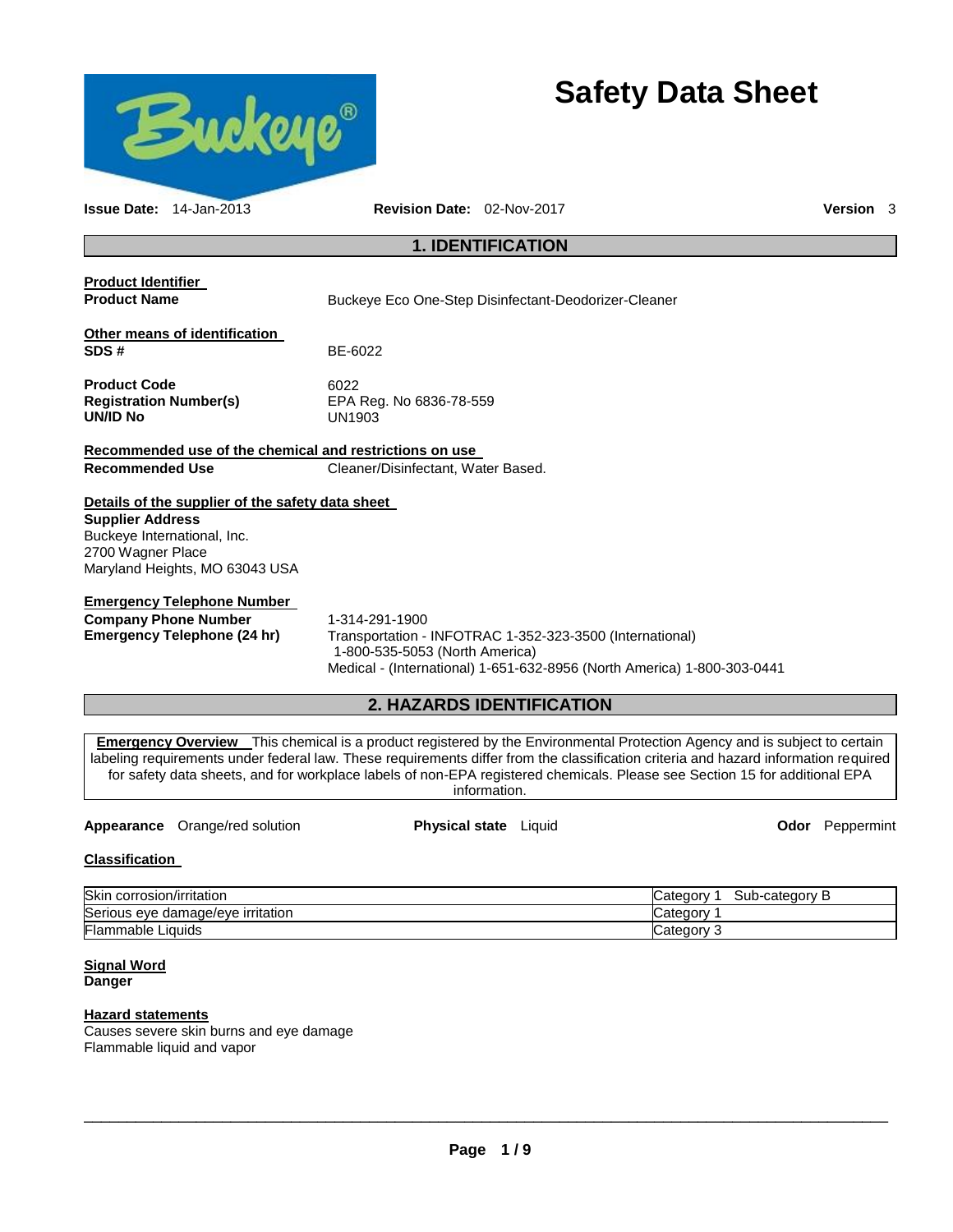

## **Precautionary Statements - Prevention**

Do not breathe dust/fume/gas/mist/vapors/spray Wash face, hands and any exposed skin thoroughly after handling Wear protective gloves/protective clothing/eye protection/face protection Keep away from heat/sparks/open flames/hot surfaces. — No smoking Keep container tightly closed Ground/bond container and receiving equipment Use explosion-proof equipment Use only non-sparking tools Take precautionary measures against static discharge

#### **Precautionary Statements - Response**

IF IN EYES: Rinse cautiously with water for several minutes. Remove contact lenses, if present and easy to do. Continue rinsing Immediately call a poison center or doctor/physician IF ON SKIN (or hair): Take off immediately all contaminated clothing. Rinse skin with water/ shower Take off contaminated clothing and wash before reuse Immediately call a poison center or doctor/physician IF INHALED: Remove victim to fresh air and keep at rest in a position comfortable for breathing Immediately call a poison center or doctor/physician IF SWALLOWED: Rinse mouth. Do NOT induce vomiting Immediately call a poison center or doctor/physician In case of fire: Use CO2, dry chemical, or foam to extinguish

#### **Precautionary Statements - Storage**

Store locked up Store in a well-ventilated place. Keep cool

#### **Precautionary Statements - Disposal**

Dispose of contents/container to an approved waste disposal plant

#### **Other hazards**

Toxic to aquatic life with long lasting effects

# **3. COMPOSITION/INFORMATION ON INGREDIENTS**

| <b>Chemical Name</b>                             | CAS No.    | Weight-% |
|--------------------------------------------------|------------|----------|
| Alkyl dimethyl benzyl ammonium chloride (C12-16) | 68424-85-1 | 10.85    |
| Alkyloxypolyethyleneoxyethanol                   | 84133-50-6 |          |
| Ethyl Alcohol                                    | 64-17-5    | <:       |
| Tetrasodium EDTA                                 | 64-02-8    | -4       |

\*\*If Chemical Name/CAS No is "proprietary" and/or Weight-% is listed as a range, the specific chemical identity and/or percentage of composition has been withheld as a trade secret.\*\*

# **4. FIRST AID MEASURES**

## **First Aid Measures**

**Eye Contact Rinse cautiously with water for several minutes. Remove contact lenses, if present and** easy to do. Continue rinsing. Immediately call a poison center or doctor/physician.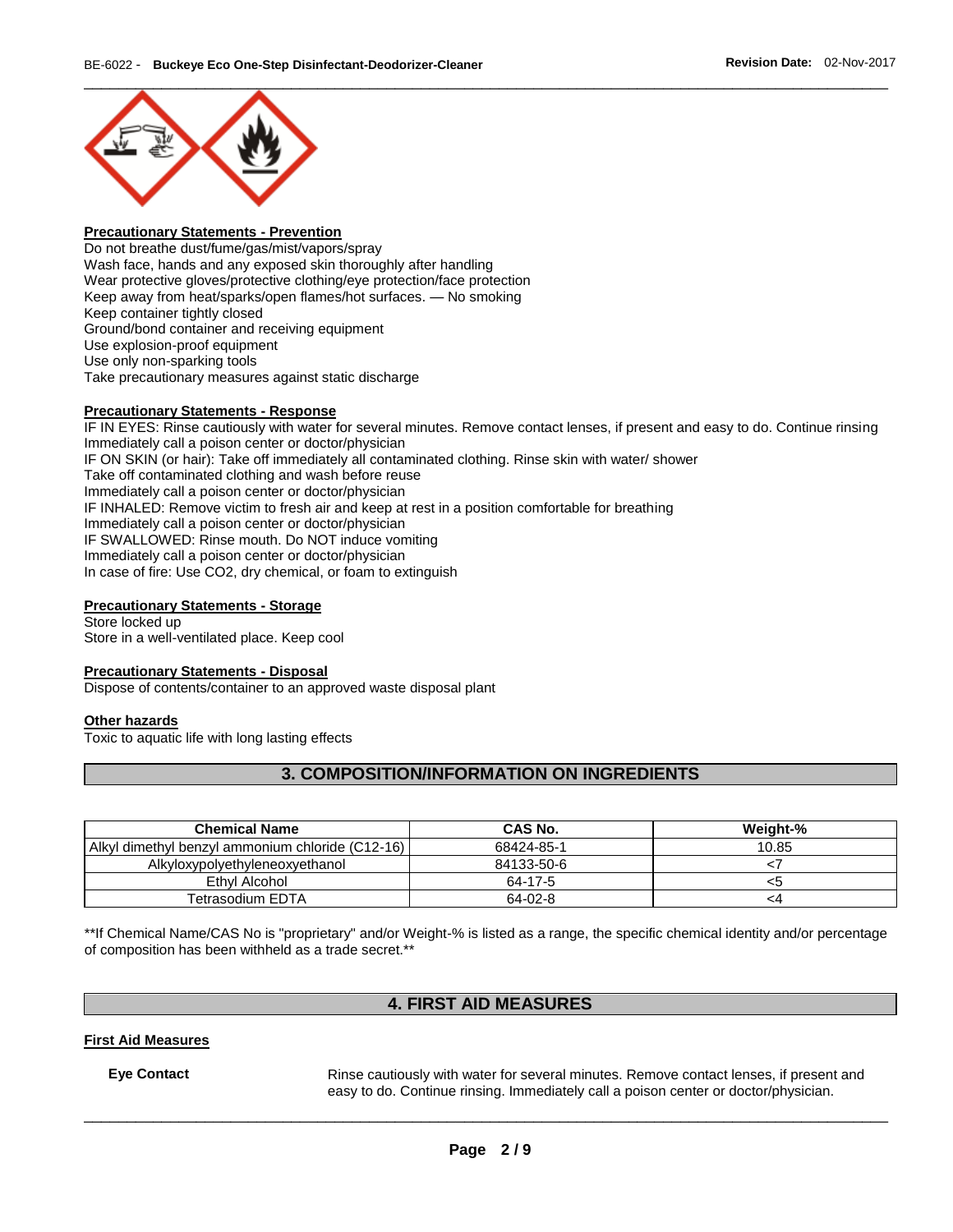| <b>Skin Contact</b>                                                        | Wash skin with soap and water. Take off contaminated clothing and wash it before reuse.<br>Immediately call a poison center or doctor/physician.                                                                                                                   |  |  |
|----------------------------------------------------------------------------|--------------------------------------------------------------------------------------------------------------------------------------------------------------------------------------------------------------------------------------------------------------------|--|--|
| <b>Inhalation</b>                                                          | Remove victim to fresh air and keep at rest in a position comfortable for breathing. If not<br>breathing, give artificial respiration. If breathing is difficult, give oxygen. Immediately call a<br>poison center or doctor/physician.                            |  |  |
| Ingestion                                                                  | If swallowed, immediately give 3-4 glasses of milk (if unavailable, give water). Do NOT<br>induce vomiting. If vomiting occurs, give fluids again. Never give anything by mouth to an<br>unconscious person. Immediately call a poison center or doctor/physician. |  |  |
| <b>Most important symptoms and effects</b>                                 |                                                                                                                                                                                                                                                                    |  |  |
| <b>Symptoms</b>                                                            | Causes severe skin burns and eye damage. Inhalation of vapor or mist may be irritating.<br>Ingestion can produce headache, nausea, and immediate burning pain in the mouth, throat,<br>and abdomen.                                                                |  |  |
| Indication of any immediate medical attention and special treatment needed |                                                                                                                                                                                                                                                                    |  |  |
| <b>Notes to Physician</b>                                                  | Treat symptomatically. If the product is ingested, probable mucosal damage may<br>contraindicate the use of gastric lavage.                                                                                                                                        |  |  |

\_\_\_\_\_\_\_\_\_\_\_\_\_\_\_\_\_\_\_\_\_\_\_\_\_\_\_\_\_\_\_\_\_\_\_\_\_\_\_\_\_\_\_\_\_\_\_\_\_\_\_\_\_\_\_\_\_\_\_\_\_\_\_\_\_\_\_\_\_\_\_\_\_\_\_\_\_\_\_\_\_\_\_\_\_\_\_\_\_\_\_\_\_

# **5. FIRE-FIGHTING MEASURES**

### **Suitable Extinguishing Media**

Use extinguishing measures that are appropriate to local circumstances and the surrounding environment.

**Unsuitable Extinguishing Media** Not determined.

# **Specific Hazards Arising from the Chemical**

Although this product has a flash point below 200 Deg. F, it is an aqueous solution containing an alcohol and does not sustain combustion. (ASTM D 4206). Combustion products may be toxic.

**Hazardous Combustion Products** Carbon oxides. Nitrogen oxides (NOx).

#### **Explosion Data Sensitivity to Static Discharge** Take precautionary measures against static discharge.

#### **Protective equipment and precautions for firefighters**

As in any fire, wear self-contained breathing apparatus pressure-demand, MSHA/NIOSH (approved or equivalent) and full protective gear.

# **6. ACCIDENTAL RELEASE MEASURES**

# **Personal precautions, protective equipment and emergency procedures**

| <b>Personal Precautions</b>      | Use personal protection recommended in Section 8.                                                                                                                   |
|----------------------------------|---------------------------------------------------------------------------------------------------------------------------------------------------------------------|
| <b>For Emergency Responders</b>  | Remove all sources of ignition.                                                                                                                                     |
| <b>Environmental precautions</b> |                                                                                                                                                                     |
| <b>Environmental precautions</b> | Prevent from entering into soil, ditches, sewers, waterways and/or groundwater. See<br>Section 12, Ecological Information. See Section 13: DISPOSAL CONSIDERATIONS. |
|                                  |                                                                                                                                                                     |

# **Methods and material for containment and cleaning up**

**Methods for Containment** Prevent further leakage or spillage if safe to do so.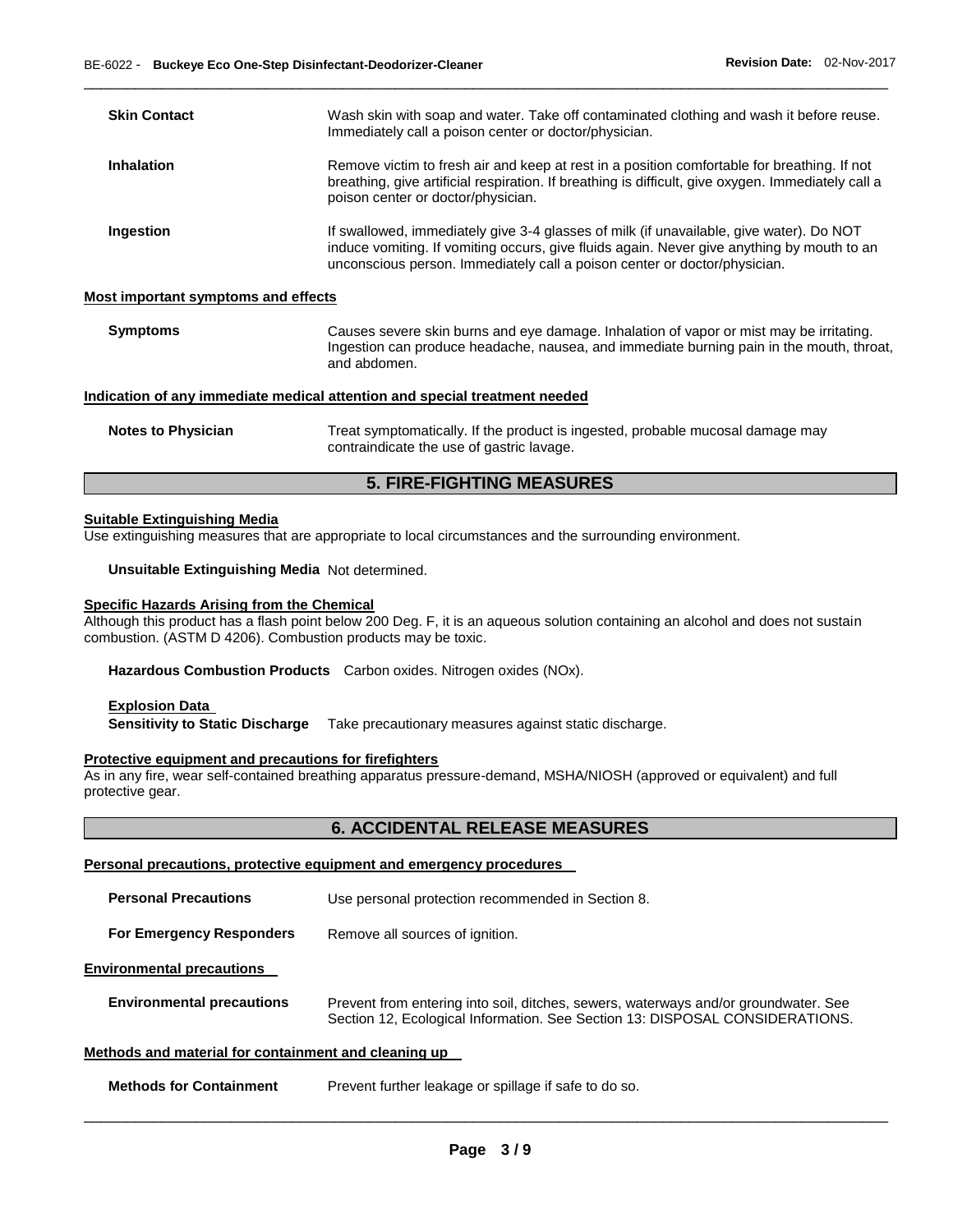| <b>Methods for Clean-Up</b>                                  | Pick up with mop, wet/dry vac, or absorbent material. Rinse area with clear water and allow<br>floor to dry before allowing traffic. Spill area may be slippery.                                                                                                                                                                                                                                                                                                                                                                                                                                                                              |  |  |
|--------------------------------------------------------------|-----------------------------------------------------------------------------------------------------------------------------------------------------------------------------------------------------------------------------------------------------------------------------------------------------------------------------------------------------------------------------------------------------------------------------------------------------------------------------------------------------------------------------------------------------------------------------------------------------------------------------------------------|--|--|
|                                                              | <b>7. HANDLING AND STORAGE</b>                                                                                                                                                                                                                                                                                                                                                                                                                                                                                                                                                                                                                |  |  |
| <b>Precautions for safe handling</b>                         |                                                                                                                                                                                                                                                                                                                                                                                                                                                                                                                                                                                                                                               |  |  |
| <b>Advice on Safe Handling</b>                               | Handle in accordance with good industrial hygiene and safety practice. Use personal<br>protection recommended in Section 8. Avoid contact with skin, eyes or clothing. Wash face,<br>hands and any exposed skin thoroughly after handling. Do not breathe<br>dust/fume/gas/mist/vapors/spray. Do not contaminate water, food, or feed by storage or<br>disposal. Keep away from heat/sparks/open flames/hot surfaces. — No smoking. Keep<br>container tightly closed. Ground/bond container and receiving equipment. Use explosion<br>proof equipment. Use only non-sparking tools. Take precautionary measures against static<br>discharges. |  |  |
| Conditions for safe storage, including any incompatibilities |                                                                                                                                                                                                                                                                                                                                                                                                                                                                                                                                                                                                                                               |  |  |
| <b>Storage Conditions</b>                                    | Keep container tightly closed and store in a cool, dry and well-ventilated place. Store below<br>140°F. Store locked up.                                                                                                                                                                                                                                                                                                                                                                                                                                                                                                                      |  |  |
| <b>Packaging Materials</b>                                   | Rinse container before discarding.                                                                                                                                                                                                                                                                                                                                                                                                                                                                                                                                                                                                            |  |  |
| <b>Incompatible Materials</b>                                | Chlorine bleach. Anionic detergents.                                                                                                                                                                                                                                                                                                                                                                                                                                                                                                                                                                                                          |  |  |

\_\_\_\_\_\_\_\_\_\_\_\_\_\_\_\_\_\_\_\_\_\_\_\_\_\_\_\_\_\_\_\_\_\_\_\_\_\_\_\_\_\_\_\_\_\_\_\_\_\_\_\_\_\_\_\_\_\_\_\_\_\_\_\_\_\_\_\_\_\_\_\_\_\_\_\_\_\_\_\_\_\_\_\_\_\_\_\_\_\_\_\_\_

# **8. EXPOSURE CONTROLS/PERSONAL PROTECTION**

### **Exposure Guidelines**

| Chemical Name | <b>ACGIH TLV</b> | <b>OSHA PEL</b>                      | <b>NIOSH IDLH</b>  |
|---------------|------------------|--------------------------------------|--------------------|
| Ethyl Alcohol | STEL: 1000 ppm   | TWA: 1000 ppm                        | IDLH: 3300 ppm     |
| 64-17-5       |                  | TWA: 1900 mg/m <sup>3</sup>          | TWA: 1000 ppm      |
|               |                  | (vacated) TWA: 1000 ppm              | TWA: 1900 mg/m $3$ |
|               |                  | (vacated) TWA: $1900 \text{ mg/m}^3$ |                    |

#### **Appropriate engineering controls**

**Engineering Controls** Ensure adequate ventilation, especially in confined areas. Eyewash stations. Showers.

## **Individual protection measures, such as personal protective equipment**

| <b>Eve/Face Protection</b>      | Use safety glasses or chemical splash goggles.                                                        |
|---------------------------------|-------------------------------------------------------------------------------------------------------|
| <b>Skin and Body Protection</b> | Wear rubber gloves or other impervious gloves. Wear suitable protective clothing.                     |
| <b>Respiratory Protection</b>   | No protection is ordinarily required under normal conditions of use and with adequate<br>ventilation. |

**General Hygiene Considerations** Handle in accordance with good industrial hygiene and safety practice.

# **9. PHYSICAL AND CHEMICAL PROPERTIES**

# **Information on basic physical and chemical properties**

| <b>Physical state</b> | Liquid |
|-----------------------|--------|
| Appearance            | Orange |
| Color                 | Red-or |

**APPENDING CODE SOLUTE:**<br> **APPENDING CONOR CONOR CONOR CONOR CONOR CONOR CONOR CONOR PROTEIT OF ORIGINAL CONOR CONOR CONOR CONOR CONOR C**<br> **CONOR CONOR CONOR CONOR CONOR CONOR CONOR CONOR CONOR CONOR CONOR CONOR CONOR CONO Odor Threshold**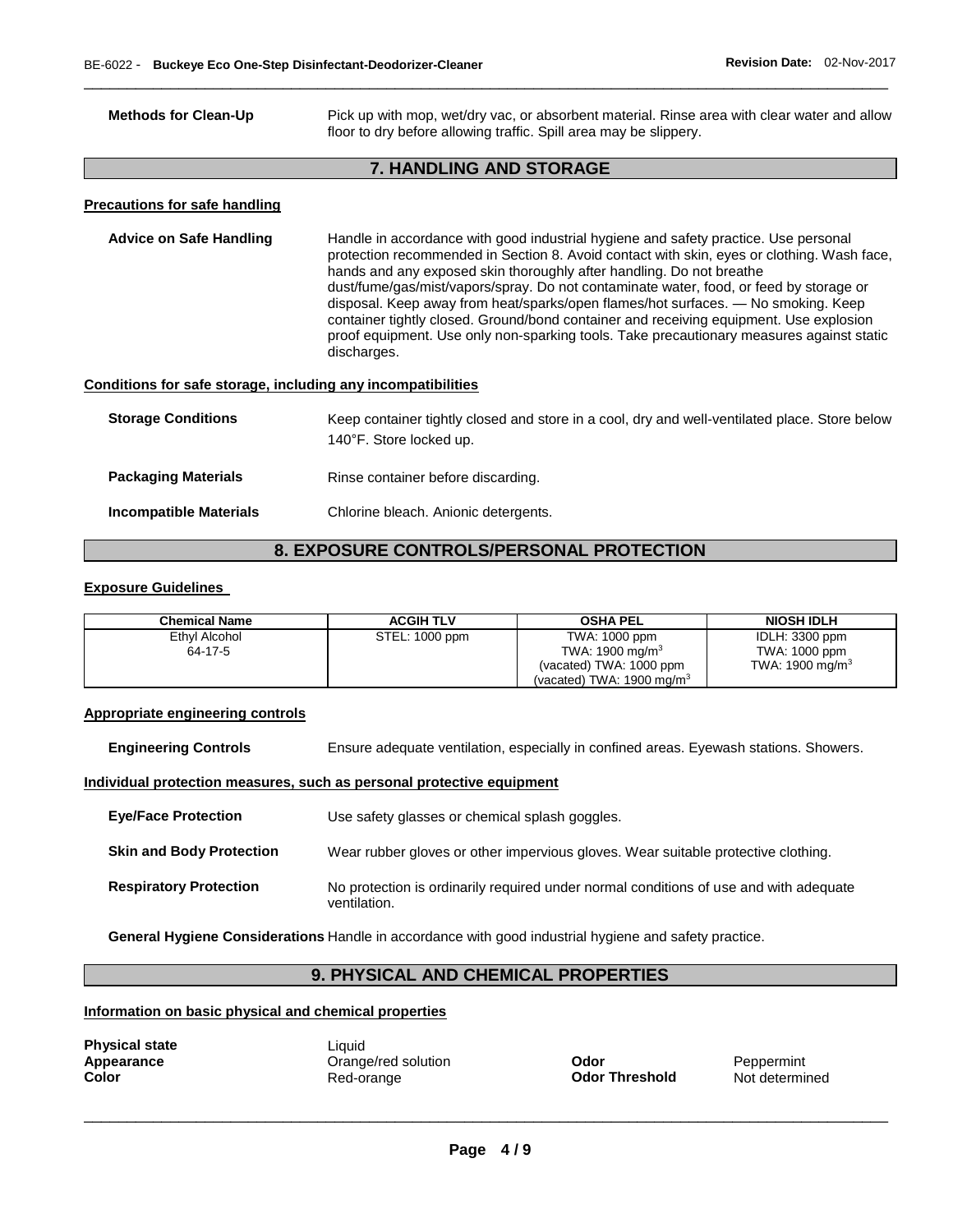| <b>Property</b>                                                       | <b>Values</b>                  | Remarks • Method                                                        |
|-----------------------------------------------------------------------|--------------------------------|-------------------------------------------------------------------------|
| рH                                                                    | $12.7 \pm 0.7$ (conc)          |                                                                         |
|                                                                       | $10.8 \pm 0.2$ (1:64 dilution) |                                                                         |
| <b>Melting Point/Freezing Point</b>                                   | Not determined                 |                                                                         |
| <b>Boiling Point/Boiling Range</b>                                    | 100 °C / 212 °F                |                                                                         |
| <b>Flash Point</b>                                                    | 52 °C / 125 °F                 | Pensky-Martens Closed Cup (PMCC) Product does<br>not sustain combustion |
| <b>Evaporation Rate</b>                                               | Not known                      |                                                                         |
| <b>Flammability (Solid, Gas)</b><br><b>Flammability Limits in Air</b> | Liquid-Not applicable          |                                                                         |
| <b>Upper Flammability Limits</b>                                      | Not applicable                 |                                                                         |
| <b>Lower Flammability Limit</b>                                       | Not applicable                 |                                                                         |
| <b>Vapor Pressure</b>                                                 | Not determined                 |                                                                         |
| <b>Vapor Density</b>                                                  | Not determined                 |                                                                         |
| <b>Relative Density</b>                                               | 1.01                           | $(1=Water)$                                                             |
| <b>Water Solubility</b>                                               | Infinite                       |                                                                         |
| Solubility in other solvents                                          | Not determined                 |                                                                         |
| <b>Partition Coefficient</b>                                          | Not determined                 |                                                                         |
| <b>Auto-ignition Temperature</b>                                      | Not applicable                 |                                                                         |
| <b>Decomposition Temperature</b>                                      | Not determined                 |                                                                         |
| <b>Kinematic Viscosity</b>                                            | Not determined                 |                                                                         |
| <b>Dynamic Viscosity</b>                                              | Not determined                 |                                                                         |
| <b>Explosive Properties</b>                                           | Not determined                 |                                                                         |
| <b>Oxidizing Properties</b>                                           | Not determined                 |                                                                         |

# **10. STABILITY AND REACTIVITY**

### **Reactivity**

Not reactive under normal conditions.

#### **Chemical Stability**

Stable under recommended storage conditions.

# **Possibility of Hazardous Reactions**

None under normal processing.

**Hazardous Polymerization** Hazardous polymerization does not occur.

#### **Conditions to Avoid**

Keep separated from incompatible substances. Keep out of reach of children.

# **Incompatible Materials**

Chlorine bleach. Anionic detergents.

# **Hazardous Decomposition Products**

Carbon oxides. Nitrogen oxides (NOx).

# **11. TOXICOLOGICAL INFORMATION**

## **Information on likely routes of exposure**

| <b>Product Information</b> |                                  |
|----------------------------|----------------------------------|
| <b>Eve Contact</b>         | Causes severe eye damage.        |
| <b>Skin Contact</b>        | Causes severe skin burns.        |
| <b>Inhalation</b>          | Avoid breathing vapors or mists. |
| Ingestion                  | May be harmful if swallowed.     |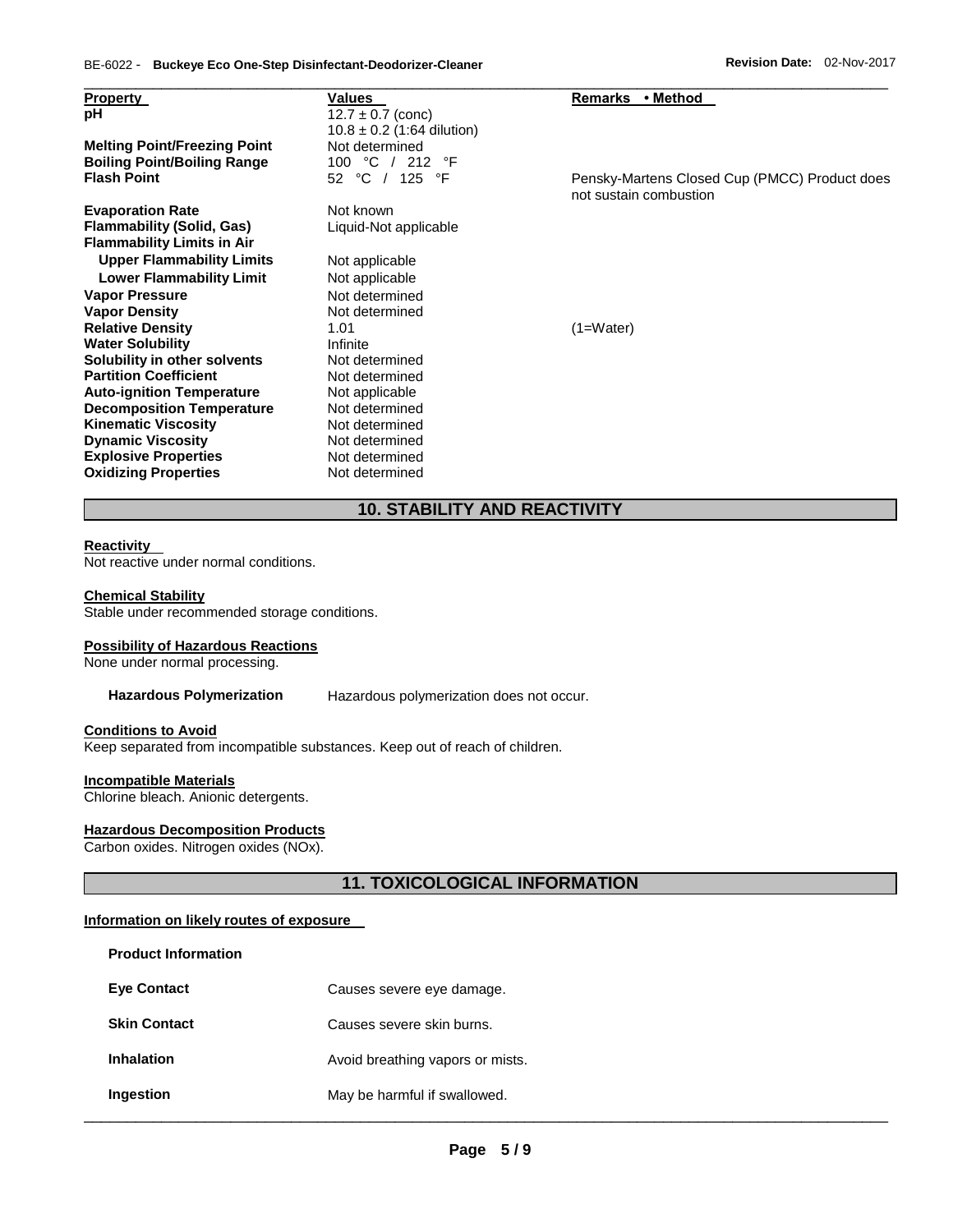#### **Component Information**

| <b>Chemical Name</b>                                              | Oral LD50                                    | Dermal LD50 | <b>Inhalation LC50</b>   |
|-------------------------------------------------------------------|----------------------------------------------|-------------|--------------------------|
| Alkyl dimethyl benzyl ammonium<br>chloride (C12-16)<br>68424-85-1 | $= 426$ mg/kg (Rat)                          |             | $\overline{\phantom{a}}$ |
| Ethyl Alcohol<br>64-17-5                                          | (Rat)<br>= 7060 mg/kg                        |             | $= 124.7$ mg/L (Rat) 4 h |
| Tetrasodium EDTA<br>64-02-8                                       | $($ Rat ) = 1658 mg/kg<br>$= 10$ g/kg<br>Rat |             | $\sim$                   |

\_\_\_\_\_\_\_\_\_\_\_\_\_\_\_\_\_\_\_\_\_\_\_\_\_\_\_\_\_\_\_\_\_\_\_\_\_\_\_\_\_\_\_\_\_\_\_\_\_\_\_\_\_\_\_\_\_\_\_\_\_\_\_\_\_\_\_\_\_\_\_\_\_\_\_\_\_\_\_\_\_\_\_\_\_\_\_\_\_\_\_\_\_

# **Information on physical, chemical and toxicological effects**

**Symptoms** Please see section 4 of this SDS for symptoms.

#### **Delayed and immediate effects as well as chronic effects from short and long-term exposure**

**Carcinogenicity** The ingredient in this product is only classified as a carcinogen when consumed as an alcoholic beverage in long-term studies.

| <b>Chemical Name</b>                   | ACGIH | <b>IARC</b> | NTD<br>. | <b>OCUA</b><br>אחכט |
|----------------------------------------|-------|-------------|----------|---------------------|
| Ethyl<br>Alcohol<br>$ -$<br>64-<br>. - | ∼     | Group       | Knowr    |                     |

**Legend** 

*ACGIH (American Conference of Governmental Industrial Hygienists) A3 - Animal Carcinogen IARC (International Agency for Research on Cancer) Group 1 - Carcinogenic to Humans NTP (National Toxicology Program) Known - Known Carcinogen OSHA (Occupational Safety and Health Administration of the US Department of Labor) X - Present* 

### **Numerical measures of toxicity**

Not determined.

# **12. ECOLOGICAL INFORMATION**

#### **Ecotoxicity**

Toxic to aquatic life with long lasting effects.

# **Component Information**

| <b>Chemical Name</b>                         | Algae/aguatic plants                            | Fish                                                                                                                                                                                | Crustacea                                                                                                                      |
|----------------------------------------------|-------------------------------------------------|-------------------------------------------------------------------------------------------------------------------------------------------------------------------------------------|--------------------------------------------------------------------------------------------------------------------------------|
| Alkyloxypolyethyleneoxyethanol<br>84133-50-6 |                                                 | 3.2: 96 h Pimephales promelas<br>mg/L LC50                                                                                                                                          | 3.2: 48 h water flea mg/L EC50                                                                                                 |
| Ethyl Alcohol<br>64-17-5                     |                                                 | 13400 - 15100: 96 h Pimephales<br>promelas mg/L LC50 flow-through<br>100: 96 h Pimephales promelas<br>mg/L LC50 static 12.0 - 16.0: 96 h<br>Oncorhynchus mykiss mL/L LC50<br>static | 10800: 24 h Daphnia magna mg/L<br>EC50 2: 48 h Daphnia magna mg/L<br>EC50 Static 9268 - 14221: 48 h<br>Daphnia magna mg/L LC50 |
| Tetrasodium EDTA<br>64-02-8                  | 1.01: 72 h Desmodesmus<br>subspicatus mg/L EC50 | 41: 96 h Lepomis macrochirus mg/L<br>LC50 static 59.8: 96 h Pimephales<br>promelas mg/L LC50 static                                                                                 | 610: 24 h Daphnia magna mg/L<br>EC <sub>50</sub>                                                                               |

## **Persistence/Degradability**

Not determined.

#### **Bioaccumulation**

Not determined.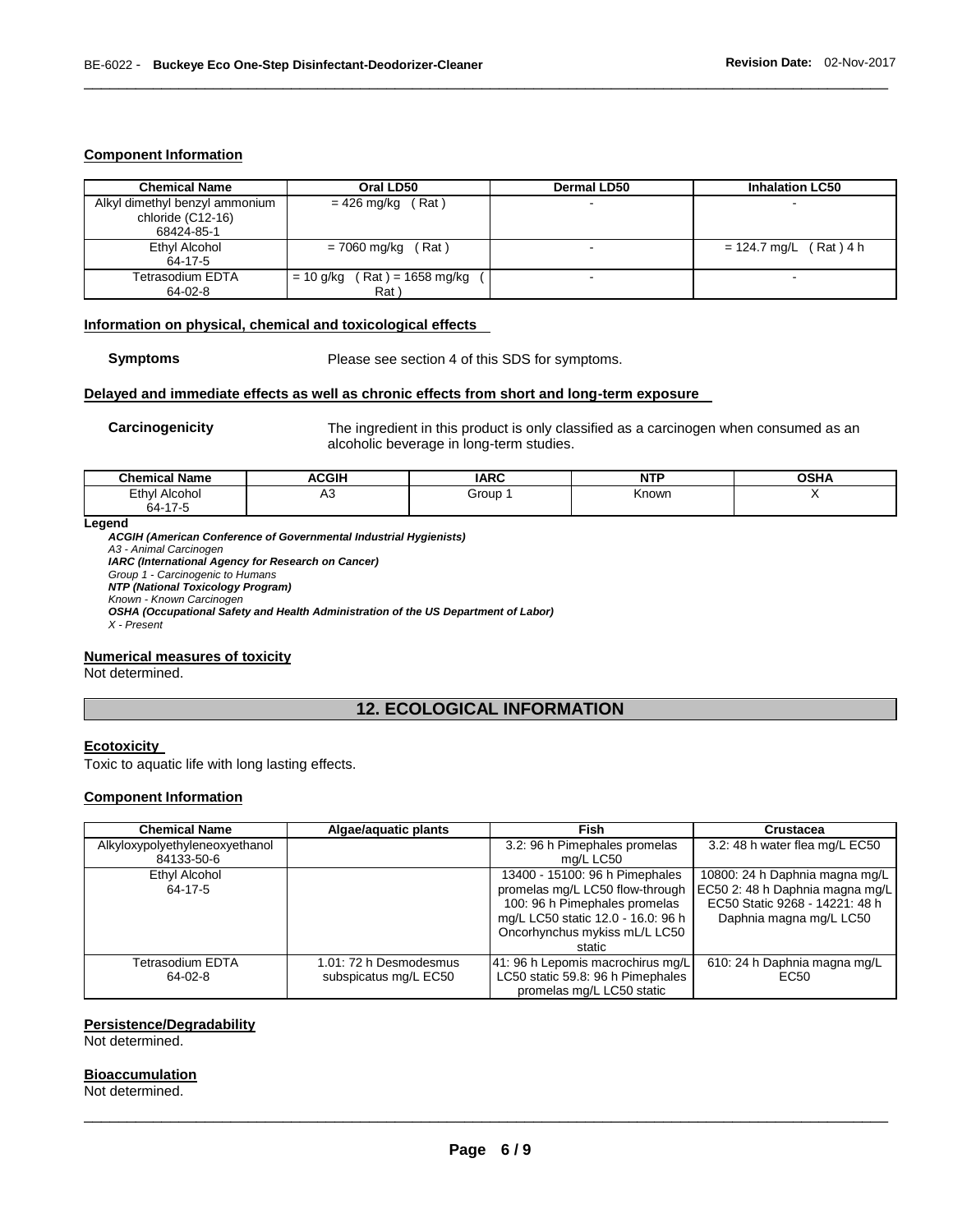# **Mobility**

| <b>Chemical Name</b> | <b>Partition Coefficient</b> |
|----------------------|------------------------------|
| Ethyl<br>Alcohol     | $-0.32$                      |
| 64-17-5              |                              |

\_\_\_\_\_\_\_\_\_\_\_\_\_\_\_\_\_\_\_\_\_\_\_\_\_\_\_\_\_\_\_\_\_\_\_\_\_\_\_\_\_\_\_\_\_\_\_\_\_\_\_\_\_\_\_\_\_\_\_\_\_\_\_\_\_\_\_\_\_\_\_\_\_\_\_\_\_\_\_\_\_\_\_\_\_\_\_\_\_\_\_\_\_

# **Other Adverse Effects**

Not determined

# **13. DISPOSAL CONSIDERATIONS**

# **Waste Treatment Methods**

| <b>Disposal of Wastes</b>     | Disposal should be in accordance with applicable regional, national and local laws and<br>regulations. |
|-------------------------------|--------------------------------------------------------------------------------------------------------|
| <b>Contaminated Packaging</b> | Disposal should be in accordance with applicable regional, national and local laws and<br>regulations. |

# **California Hazardous Waste Status**

| <b>Chemical Name</b>      | California<br>a Hazardous Waste Status |  |  |
|---------------------------|----------------------------------------|--|--|
| Ethyl<br>Alcohol          | Toxic                                  |  |  |
| .47F<br>64-′<br>ن- 11 - ` | Ignitable                              |  |  |

# **14. TRANSPORT INFORMATION**

| <b>Note</b>                    | Please see current shipping paper for most up to date shipping information, including<br>exemptions and special circumstances. |
|--------------------------------|--------------------------------------------------------------------------------------------------------------------------------|
| DOT                            |                                                                                                                                |
| <b>UN/ID No</b>                | UN1903                                                                                                                         |
| <b>Proper Shipping Name</b>    | Disinfectants, liquid, corrosive, n.o.s. (Dialkyldimethylammonium chloride, Ethanol)                                           |
| <b>Hazard Class</b>            | 8                                                                                                                              |
| <b>Packing Group</b>           | $\mathsf{II}$                                                                                                                  |
| IATA                           |                                                                                                                                |
| <b>UN/ID No</b>                | <b>UN2920</b>                                                                                                                  |
| <b>Proper Shipping Name</b>    | Corrosive liquid, flammable, n.o.s. (Dialkyldimethylammonium chloride, Ethanol)                                                |
| <b>Hazard Class</b>            | 8                                                                                                                              |
| <b>Subsidiary Hazard Class</b> | 3                                                                                                                              |
| <b>Packing Group</b>           | $\mathsf{II}$                                                                                                                  |
| IMDG                           |                                                                                                                                |
| <b>UN/ID No</b>                | <b>UN2920</b>                                                                                                                  |
| <b>Proper Shipping Name</b>    | Corrosive liquid, flammable, n.o.s. (Dialkyldimethylammonium chloride, Ethanol)                                                |
| <b>Hazard Class</b>            | 8                                                                                                                              |
| <b>Subsidiary Hazard Class</b> | 3                                                                                                                              |
| <b>Packing Group</b>           | $\mathsf{I}$                                                                                                                   |
|                                |                                                                                                                                |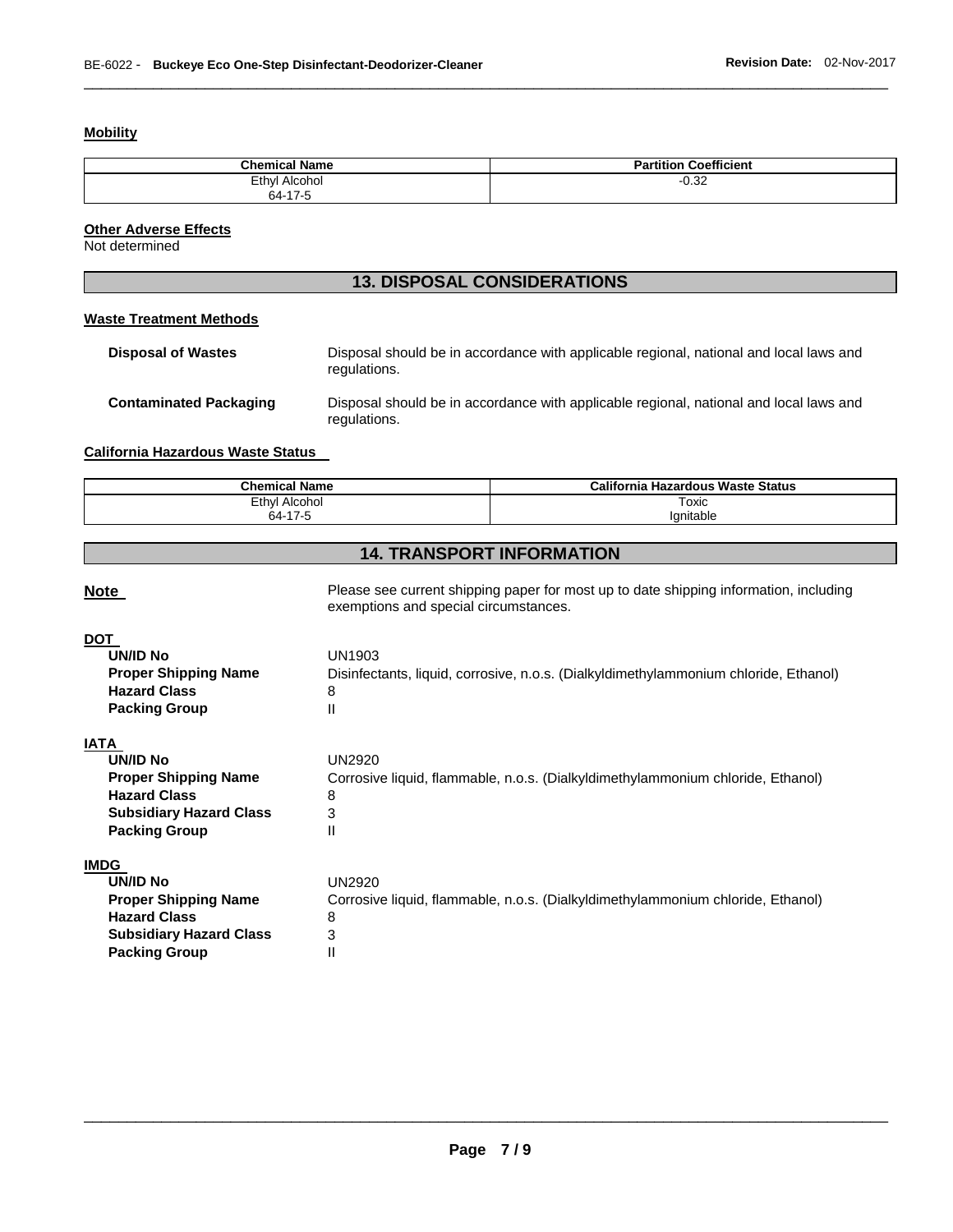# **15. REGULATORY INFORMATION**

\_\_\_\_\_\_\_\_\_\_\_\_\_\_\_\_\_\_\_\_\_\_\_\_\_\_\_\_\_\_\_\_\_\_\_\_\_\_\_\_\_\_\_\_\_\_\_\_\_\_\_\_\_\_\_\_\_\_\_\_\_\_\_\_\_\_\_\_\_\_\_\_\_\_\_\_\_\_\_\_\_\_\_\_\_\_\_\_\_\_\_\_\_

# **International Inventories**

| <b>Chemical Name</b>                                | TSCA | <b>DSL/NDSL EINECS/E</b> | <b>LINCS</b> | <b>ENCS</b> | <b>IECSC</b> | <b>KECL</b> | <b>PICCS</b> | <b>AICS</b> |
|-----------------------------------------------------|------|--------------------------|--------------|-------------|--------------|-------------|--------------|-------------|
| Alkyl dimethyl benzyl<br>ammonium chloride (C12-16) |      | Χ                        | х            | Present     | X            | Present     | X            | x           |
| Di-n-alkyl Dimethyl<br>Ammonium Chloride            |      | Χ                        |              | Present     | X            | Present     | X            |             |
| Alkyloxypolyethyleneoxyetha<br>nol                  |      | Χ                        |              |             |              | Present     | X            |             |
| Ethyl Alcohol                                       |      | Χ                        | x            | Present     | х            | Present     | x            |             |
| Tetrasodium EDTA                                    |      |                          |              | Present     | х            | Present     | x            |             |

#### **Legend:**

*TSCA - United States Toxic Substances Control Act Section 8(b) Inventory* 

*DSL/NDSL - Canadian Domestic Substances List/Non-Domestic Substances List* 

*EINECS/ELINCS - European Inventory of Existing Chemical Substances/European List of Notified Chemical Substances* 

*ENCS - Japan Existing and New Chemical Substances* 

*IECSC - China Inventory of Existing Chemical Substances* 

*KECL - Korean Existing and Evaluated Chemical Substances* 

*PICCS - Philippines Inventory of Chemicals and Chemical Substances* 

*AICS - Australian Inventory of Chemical Substances* 

# **US Federal Regulations**

## **CERCLA**

This material, as supplied, does not contain any substances regulated as hazardous substances under the Comprehensive Environmental Response Compensation and Liability Act (CERCLA) (40 CFR 302) or the Superfund Amendments and Reauthorization Act (SARA) (40 CFR 355).

## **SARA 313**

Section 313 of Title III of the Superfund Amendments and Reauthorization Act of 1986 (SARA). This product does not contain any chemicals which are subject to the reporting requirements of the Act and Title 40 of the Code of Federal Regulations, Part 372

#### **CWA (Clean Water Act)**

This product does not contain any substances regulated as pollutants pursuant to the Clean Water Act (40 CFR 122.21 and 40 CFR 122.42)

## **US State Regulations**

#### **California Proposition 65**

This product contains the following Proposition 65 chemicals.

| <b>Chemical Name</b>    | <b>California Proposition 65</b> |
|-------------------------|----------------------------------|
| Ethyl Alcohol - 64-17-5 | Carcinogen                       |
|                         | Developmental                    |

#### **U.S. State Right-to-Know Regulations**

| <b>Chemical Name</b> | <b>New Jersey</b> | <b>เรลchusetts</b><br>ша | Pennsvlvania |
|----------------------|-------------------|--------------------------|--------------|
| Ethyl<br>Alcohol     |                   |                          |              |
| $\rightarrow$<br>64- |                   |                          |              |